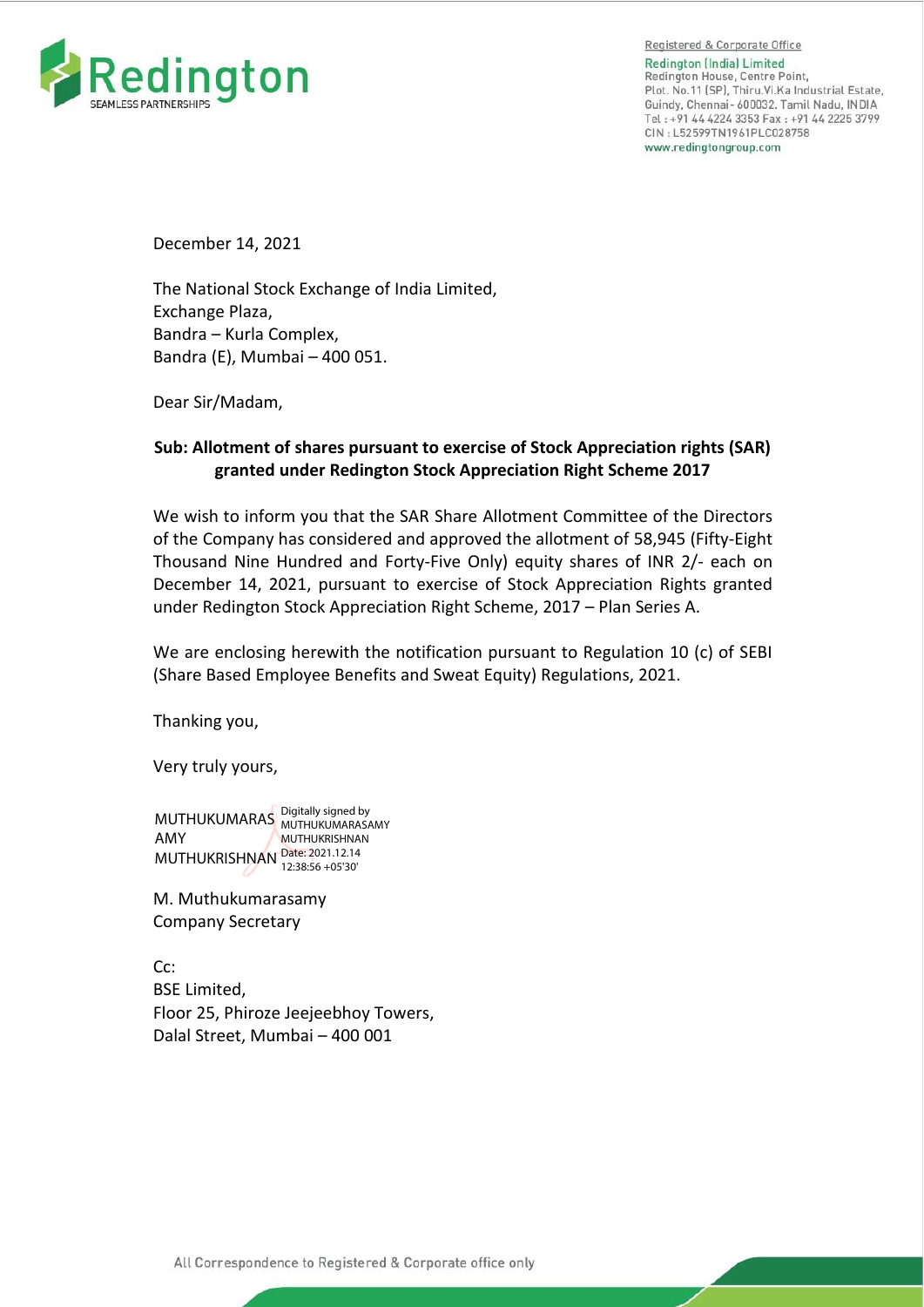

## **REGULATION 10(C) - FORMAT OF NOTIFICATION FOR ISSUE OF SHARES**

| S. No. | <b>PARTICULARS</b>                                                                                                                                                    | <b>DETAILS</b>                                                                                                                                                                                                                           |
|--------|-----------------------------------------------------------------------------------------------------------------------------------------------------------------------|------------------------------------------------------------------------------------------------------------------------------------------------------------------------------------------------------------------------------------------|
| 1.     | Company name and address of<br><b>Registered Office</b>                                                                                                               | Redington (India) Limited<br>"Centre Point", Plot No. 11 (SP), Thiru Vi Ka<br>Industrial Estate, Guindy, Chennai 600032                                                                                                                  |
| 2.     | Name of the Stock Exchanges on which<br>the company's shares are listed                                                                                               | National Stock Exchange of India Limited and<br><b>BSE Limited</b>                                                                                                                                                                       |
| 3.     | Filing date of the statement referred in<br>regulation 10(b) of the SEBI (Share Based<br>Employee Benefits and Sweat Equity)<br>Regulations, 2021 with Stock Exchange | February 20, 2018                                                                                                                                                                                                                        |
| 4.     | Filing Number, if any                                                                                                                                                 | NSE: NSE/LIST/15284<br>$\bullet$<br>BSE: DCS/IPO/AJ/ESOP-IP/2695/2017-<br>18                                                                                                                                                             |
| 5.     | Title of the Scheme pursuant to which<br>shares are issued, if any                                                                                                    | Redington Stock Appreciation Right Scheme,<br>2017                                                                                                                                                                                       |
| 6.     | Kind of security to be listed                                                                                                                                         | <b>Equity Shares</b>                                                                                                                                                                                                                     |
| 7.     | Par value of the shares                                                                                                                                               | INR 2/- per equity share                                                                                                                                                                                                                 |
| 8.     | Date of issue of shares                                                                                                                                               | December 14, 2021                                                                                                                                                                                                                        |
| 9.     | Number of shares issued                                                                                                                                               | 58,945 equity shares                                                                                                                                                                                                                     |
| 10.    | Share Certificate No., if applicable                                                                                                                                  | <b>NA</b>                                                                                                                                                                                                                                |
| 11.    | Distinctive number of the share, if<br>applicable                                                                                                                     | 79,24,57,695 to 79,25,16,639 (both inclusive)                                                                                                                                                                                            |
| 12.    | ISIN Number of the shares if issued in<br>Demat                                                                                                                       | INE891D01026                                                                                                                                                                                                                             |
| 13.    | Exercise price per share                                                                                                                                              | INR 2/- per equity share                                                                                                                                                                                                                 |
| 14.    | Premium per share                                                                                                                                                     | Employees were issued equity shares at face<br>value and premium amount on the shares<br>allotted is borne by the Company out of reserves<br>created for Stock Appreciation Rights.<br>No<br>premium amount is payable by the employees. |